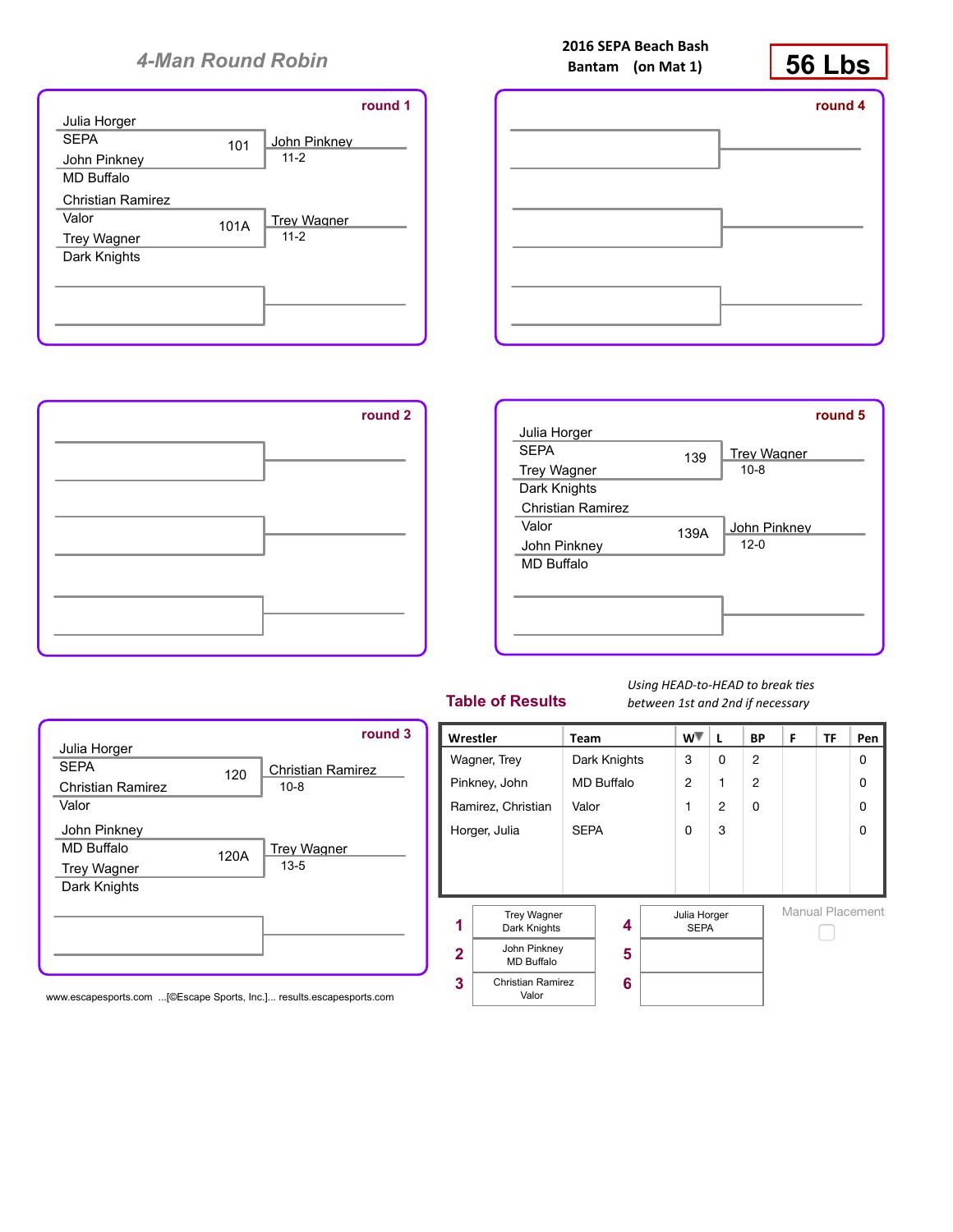|                             |     | round 1                     |
|-----------------------------|-----|-----------------------------|
| Shane Sullivan              |     |                             |
| Ranson                      | 102 | Beniamin Garcia             |
| Benjamin Garcia             |     | $10-0$                      |
| Mahwah                      |     |                             |
| Charlie Robson              |     |                             |
| <b>SFPA</b>                 | 103 | Max Nevlin                  |
| Max Nevlin                  |     | $10-0$                      |
| Valor                       |     |                             |
| <b>Greyson CatlowSidler</b> |     |                             |
| <b>Contender Elite</b>      |     | <b>Grevson CatlowSidler</b> |
| <b>BYE</b>                  |     | <b>BYF</b>                  |
|                             |     |                             |

113

114

Shane Sullivan BYE

Max Nevlin 10-0

6-5

Charlie Robson

**round 2**

Charlie Robson

Benjamin Garcia Mahwah Max Nevlin Valor

Shane Sullivan Ranson BYE

Greyson CatlowSidler Contender Elite

SEPA

## **2016 SEPA Beach Bash Midget** (on Mat 1)



|                        |     | round 4               |
|------------------------|-----|-----------------------|
| Shane Sullivan         |     |                       |
| Ranson                 | 132 | <b>Charlie Robson</b> |
| Charlie Robson         |     | $12-2$                |
| <b>SEPA</b>            |     |                       |
| Benjamin Garcia        |     |                       |
| Mahwah                 |     | Beniamin Garcia       |
| <b>BYF</b>             |     | <b>BYF</b>            |
|                        |     |                       |
| Max Nevlin             |     |                       |
| Valor                  | 133 | Max Nevlin            |
| Greyson CatlowSidler   |     | $10-0$                |
| <b>Contender Elite</b> |     |                       |

|                             |     | round 5                     |
|-----------------------------|-----|-----------------------------|
| <b>Greyson CatlowSidler</b> |     |                             |
| <b>Contender Elite</b>      | 140 | <b>Grevson CatlowSidler</b> |
| Benjamin Garcia             |     | $11-2$                      |
| Mahwah                      |     |                             |
| <b>BYE</b>                  |     |                             |
|                             |     | <b>Charlie Robson</b>       |
| Charlie Robson              |     | <b>BYF</b>                  |
| <b>SFPA</b>                 |     |                             |
| Shane Sullivan              |     |                             |
| Ranson                      | 141 | <b>Max Nevlin</b>           |
| Max Nevlin                  |     | Forfeit                     |
| Valor                       |     |                             |

## **Table of Results**

Using HEAD-to-HEAD to break ties *between 1st and 2nd if necessary*

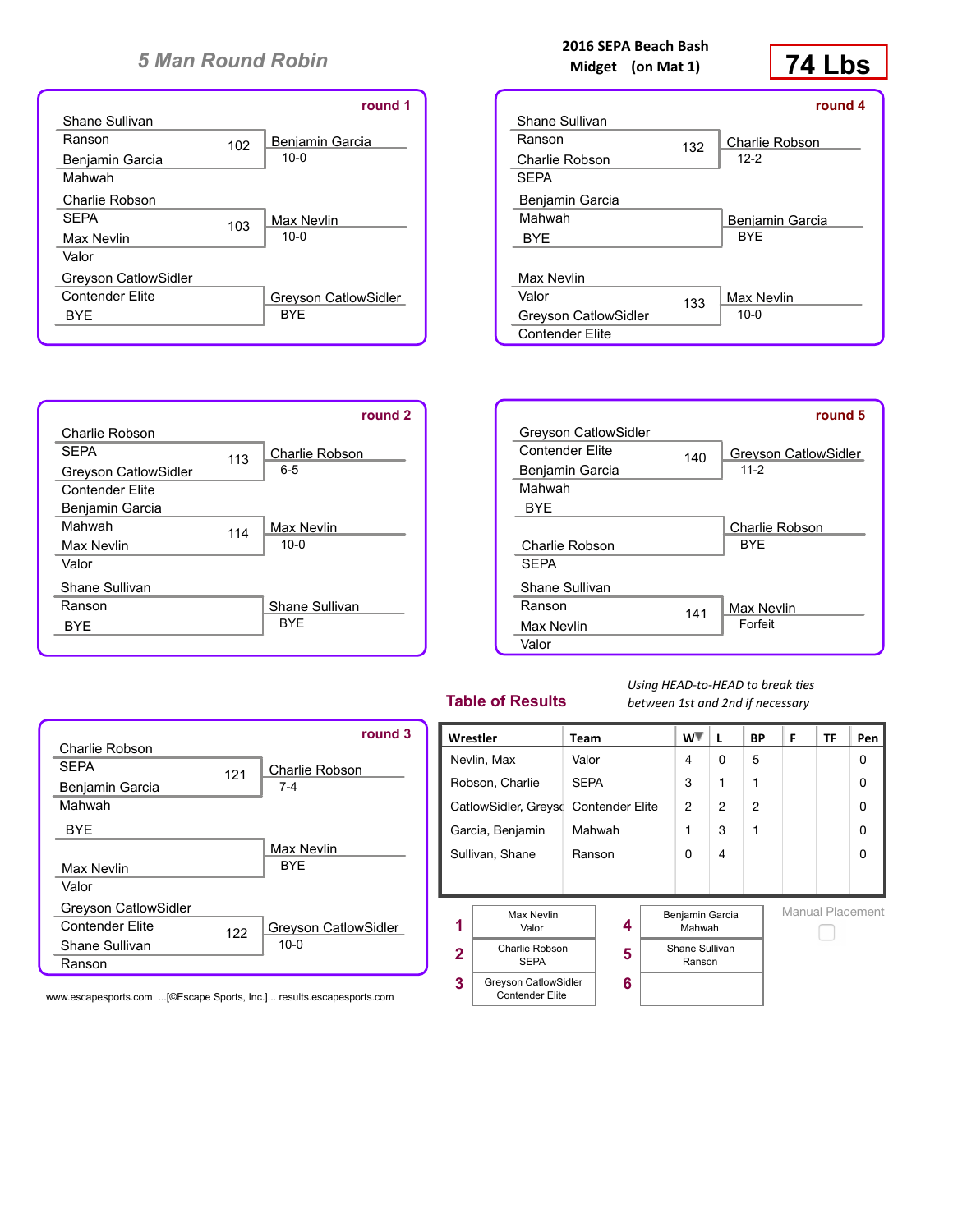|                |      | round 1               |
|----------------|------|-----------------------|
| Mike Kozdra    |      |                       |
| Mahwah         | 105  | <b>Hunter Connell</b> |
| Hunter Connell |      | $11 - 4$              |
| Delsea         |      |                       |
| Johnny Hagen   |      |                       |
| Randolph       | 106  | Rvan Kozdra           |
| Ryan Kozdra    |      | $11 - 0$              |
| Mahwah         |      |                       |
| Alex Auletta   |      |                       |
| Hazlet         | 106A | <b>Carson Wagner</b>  |
| Carson Wagner  |      | $12-0$                |
| Dark Knights   |      |                       |

115

116

116A

Carson Wagner 13-2

Ryan Kozdra 10-0

Johnny Hagen 9-5

**round 2**

Johnny Hagen Randolph Alex Auletta **Hazlet** 

Hunter Connell Delsea Ryan Kozdra Mahwah

Mike Kozdra Mahwah

Carson Wagner Dark Knights





|                       |      | round 4       |
|-----------------------|------|---------------|
| Mike Kozdra           |      |               |
| Mahwah                | 134  | Johnny Hagen  |
| Johnny Hagen          |      | $10 - 0$      |
| Randolph              |      |               |
| <b>Hunter Connell</b> |      |               |
| Delsea                | 134A | Carson Wagner |
| Carson Wagner         |      | $10 - 0$      |
| Dark Knights          |      |               |
| Ryan Kozdra           |      |               |
| Mahwah                | 135  | Rvan Kozdra   |
| Alex Auletta          |      | $12 - 0$      |
| Hazlet                |      |               |



## **Table of Results**

Using HEAD-to-HEAD to break ties *between 1st and 2nd if necessary*

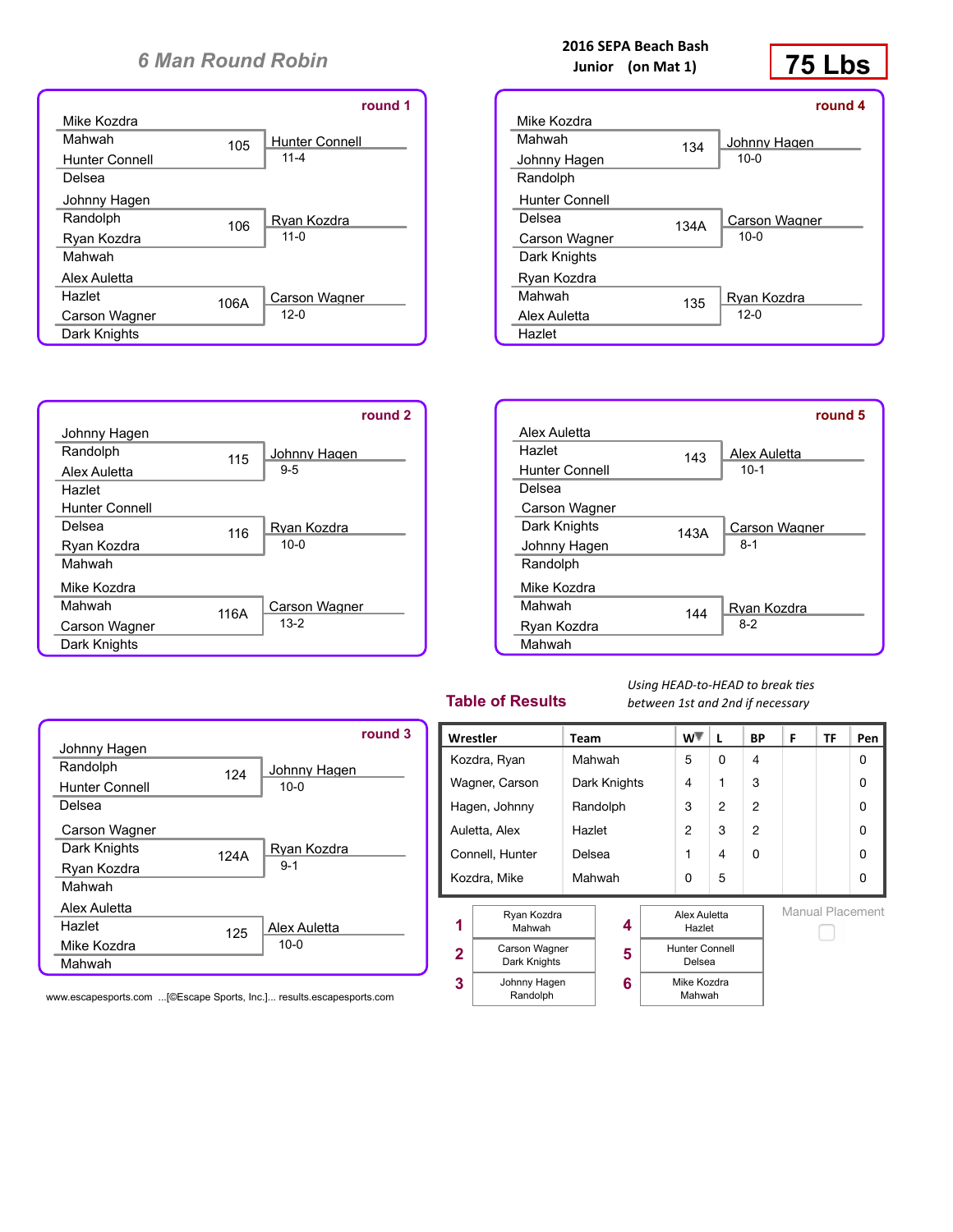







#### **Table of Results**

Using **HEAD-to-HEAD** to break ties *between 1st and 2nd if necessary*



Gunnar Wagner Dark Knights 126 Matthew Roth MUD Ronald McCoy **SEPA** 127 7-4 Ronald McCov 5-1

Gunnar Wagner

**round 3**

Ryan Wolf Jackson

www.escapesports.com ...[©Escape Sports, Inc.]... results.escapesports.com

**2016 SEPA Beach Bash Intermediate** (on Mat 1)

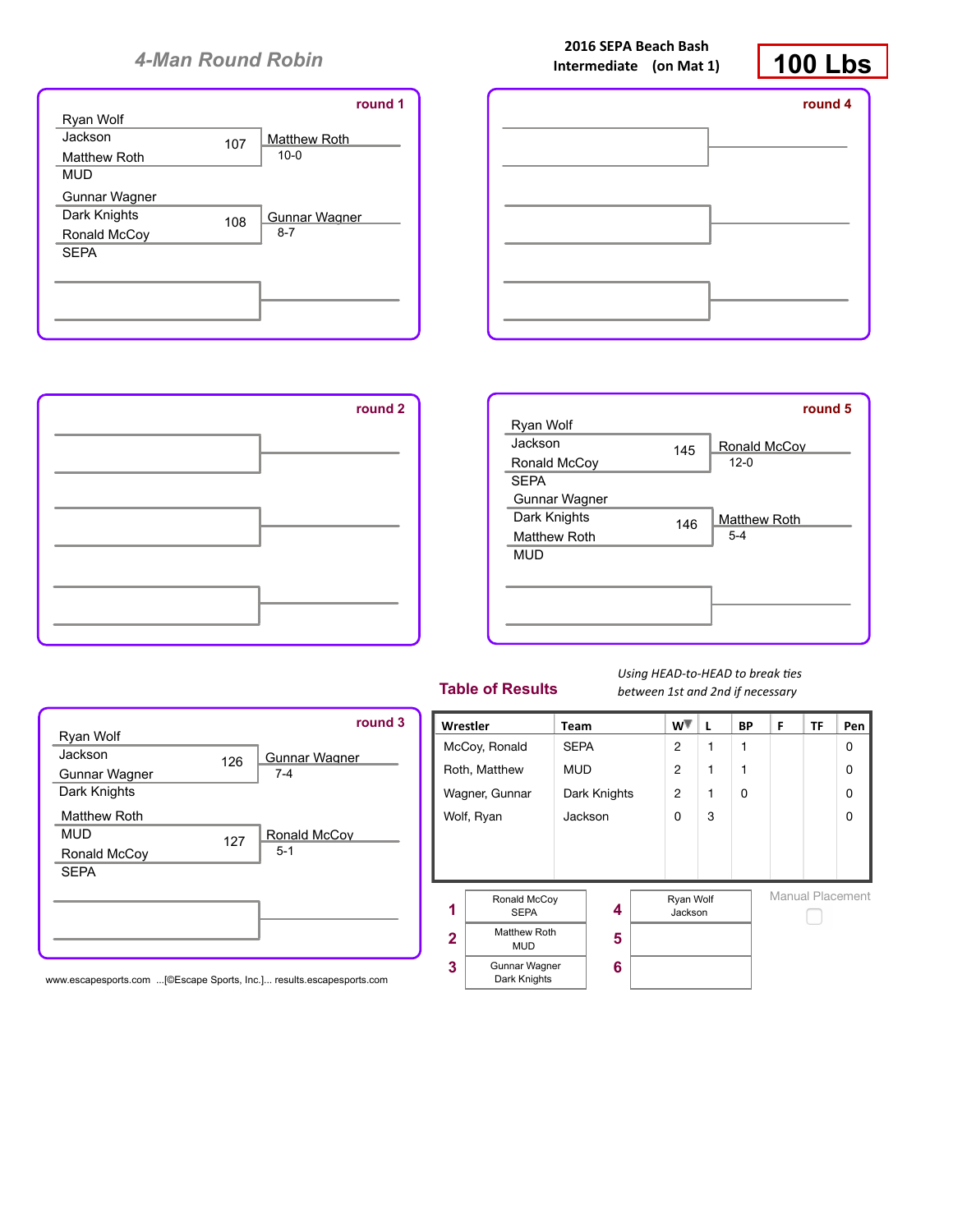# *Best of 3 (optional)*



|        | 2016 SEPA Beach Bash |
|--------|----------------------|
| Midget | (on Mat $1$ )        |







123 Aaron Carr  $10-0$ 

**round 3**



#### **Table of Results**

Using **HEAD-to-HEAD** to break ties *between 1st and 2nd if necessary*



www.escapesports.com ...[©Escape Sports, Inc.]... results.escapesports.com

Gavin Wolf Jackson Aaron Carr Wyalusing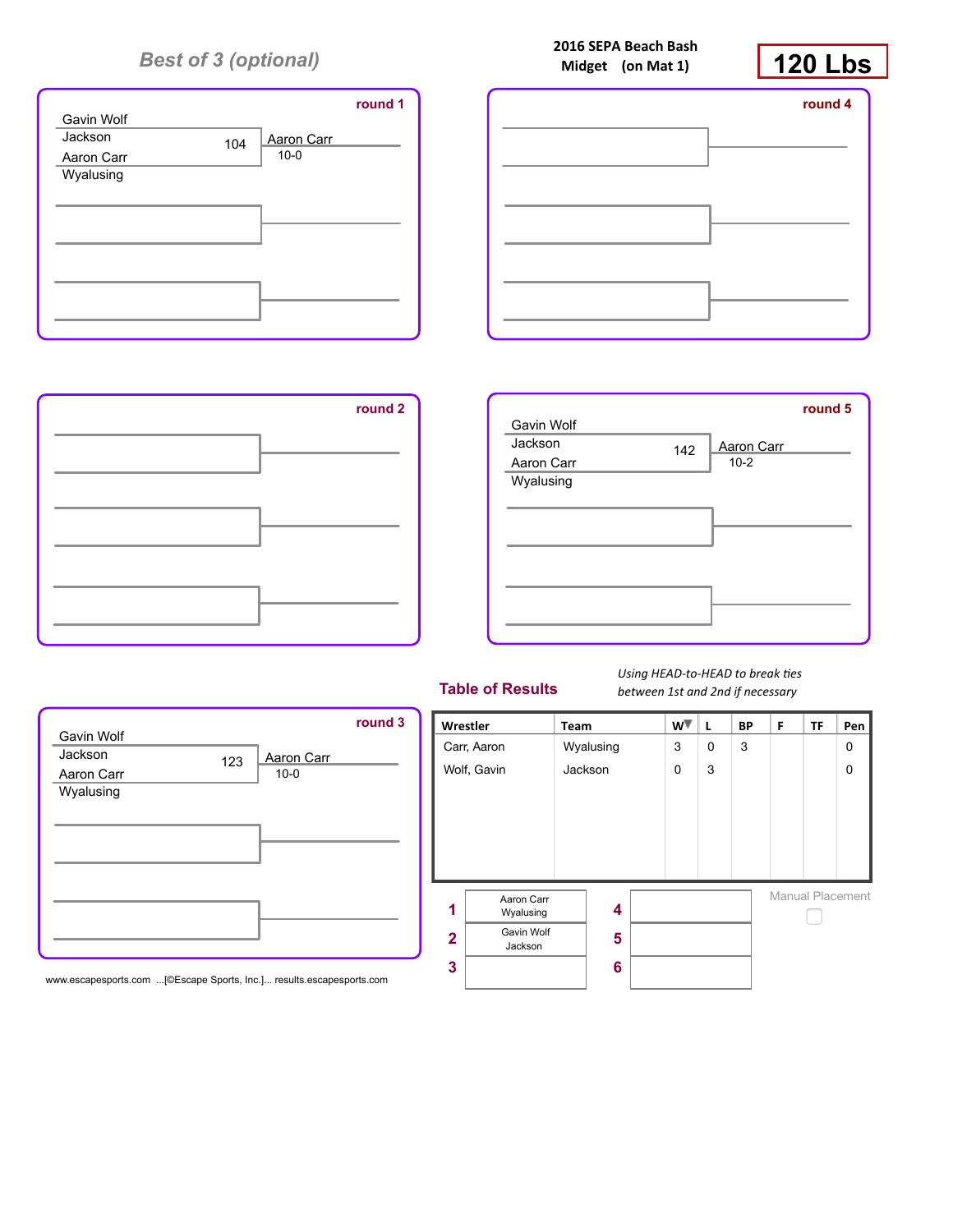

|         | 2016 SEPA Beach Bash<br>High School (on Mat 2) | <b>122 Lbs</b> |
|---------|------------------------------------------------|----------------|
| round 1 |                                                | round 4        |
|         |                                                |                |
|         |                                                |                |
|         |                                                |                |





## **Table of Results**

Using **HEAD-to-HEAD** to break ties *between 1st and 2nd if necessary*



Mason Godfrey Iron Horse 221 David Traub 5-1

220

Christian Hodges

**round 3**

10-7

Christian Hodges

David Traub **CJA** 

MUD Dylan Jeffrey Jefferson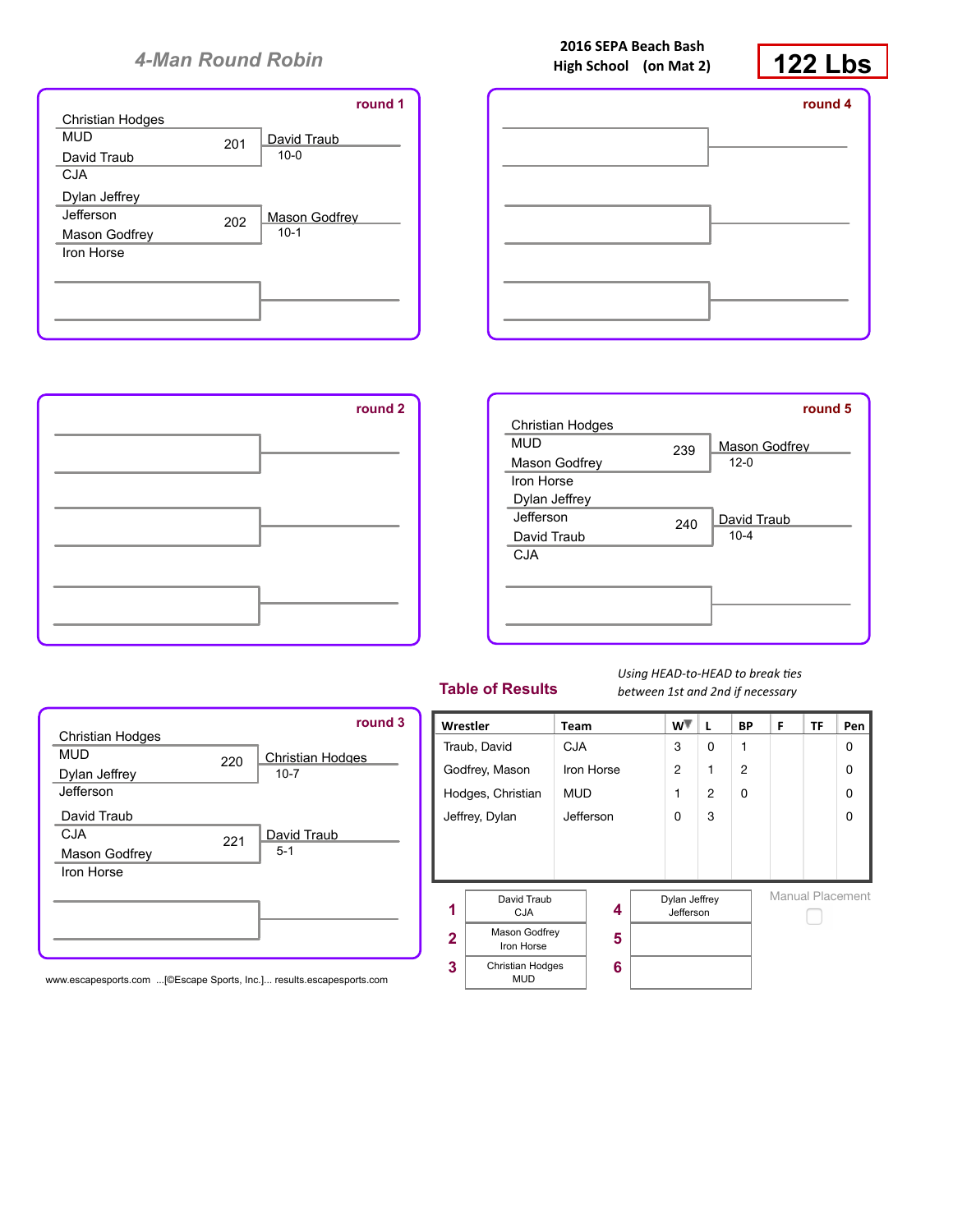



## **2016 SEPA Beach Bash Intermediate** (on Mat 1)

# **125 Lbs**

|                   |     | round 4               |
|-------------------|-----|-----------------------|
| Jakob Segal       |     |                       |
| MUD               | 136 | <b>Corey Showaker</b> |
| Corey Showaker    |     | $12-0$                |
| Contender Flite   |     |                       |
| Joseph Kozdra     |     |                       |
| Mahwah            | 137 | Joseph Kozdra         |
| <b>BYE</b>        |     | <b>BYF</b>            |
|                   |     |                       |
| Nikkoli Samonte   |     |                       |
| <b>Bloomfield</b> | 138 | Jaret Giliberti       |
| Jaret Giliberti   |     | $12-1$                |
| <b>Bloomfield</b> |     |                       |



## **Table of Results**

Using HEAD-to-HEAD to break ties *between 1st and 2nd if necessary*



|                        |     | round 3         |
|------------------------|-----|-----------------|
| Corey Showaker         |     |                 |
| <b>Contender Flite</b> | 128 | Corey Showaker  |
| Joseph Kozdra          |     | $10 - 0$        |
| Mahwah                 |     |                 |
| <b>BYF</b>             |     |                 |
|                        | 129 | Nikkoli Samonte |
| Nikkoli Samonte        |     | <b>BYF</b>      |
| <b>Bloomfield</b>      |     |                 |
| Jaret Giliberti        |     |                 |
| Bloomfield             | 130 | Jaret Giliberti |
| Jakob Segal            |     | $10 - 0$        |
| MUD                    |     |                 |
|                        |     |                 |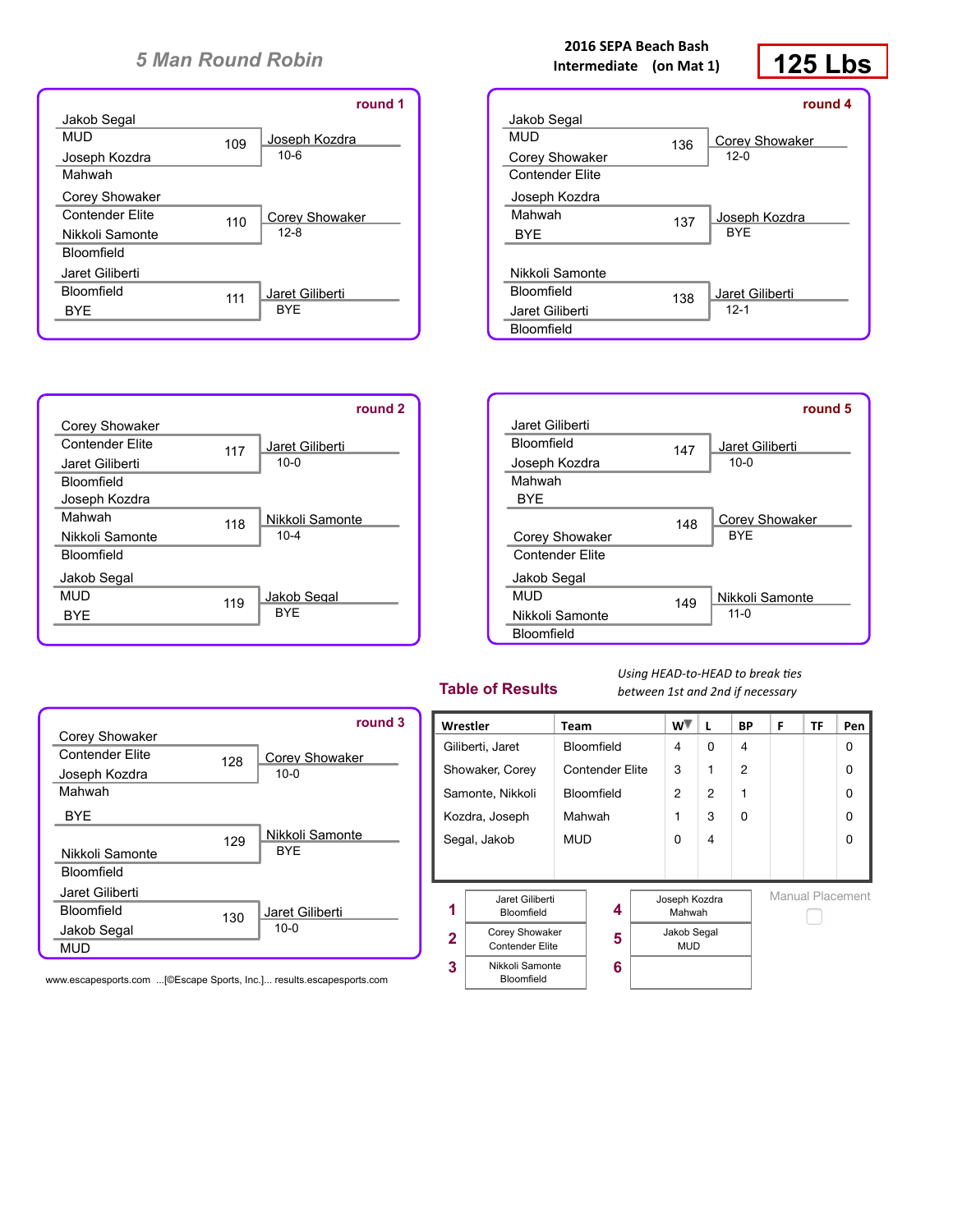

212

213

Scott Finnis BYE

Bobby Ortense 11-0

Luke McFadden 12-0

**round 2**

Jordan Quis **All Heart** Luke McFadden

Buxton

Danny Qu Cardozo Bobby Ortense **Jefferson** 

Scott Finnis Randolph BYE

## **2016 SEPA Beach Bash High School** (on Mat 2)

# **142 Lbs**

|                      |     | round 4        |
|----------------------|-----|----------------|
| <b>Scott Finnis</b>  |     |                |
| Randolph             | 231 | Jordan Quis    |
| Jordan Quis          |     | $6 - 5$        |
| All Heart            |     |                |
| Danny Qu             |     |                |
| Cardozo              |     | Danny Qu       |
| <b>BYE</b>           |     | <b>BYF</b>     |
|                      |     |                |
| <b>Bobby Ortense</b> |     |                |
| Jefferson            | 232 | Culce McFadden |
| Luke McFadden        |     | $10-0$         |
| <b>Buxton</b>        |     |                |



## **Table of Results**

Using **HEAD-to-HEAD** to break ties *between 1st and 2nd if necessary*



|                      |     | round 3              |
|----------------------|-----|----------------------|
| Jordan Quis          |     |                      |
| All Heart            | 222 | Danny Qu             |
| Danny Qu             |     | $8-4$                |
| Cardozo              |     |                      |
| <b>BYE</b>           |     |                      |
|                      |     | <b>Bobby Ortense</b> |
| <b>Bobby Ortense</b> |     | <b>BYF</b>           |
| Jefferson            |     |                      |
| Luke McFadden        |     |                      |
| <b>Buxton</b>        | 223 | Luke McFadden        |
| <b>Scott Finnis</b>  |     | $9-0$                |
| Randolph             |     |                      |
|                      |     |                      |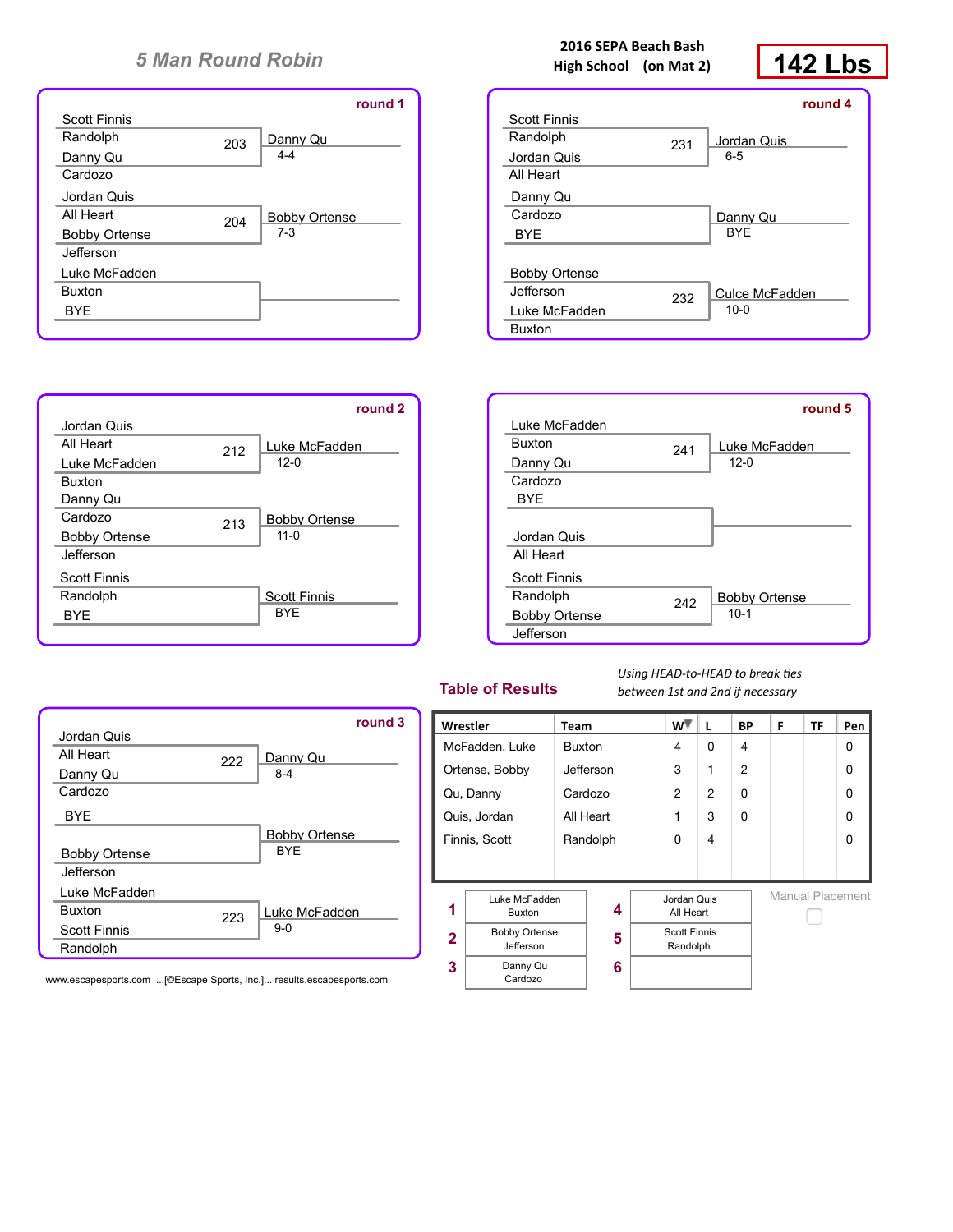# *Best of 3 (optional)*



|         | Intermediate (on Mat 1) | ∟k<br>145 L |
|---------|-------------------------|-------------|
| round 1 |                         | round 4     |
|         |                         |             |
|         |                         |             |





131 Jack Toy Forfeit

**round 3**



#### **Table of Results**

Using **HEAD-to-HEAD** to break ties *between 1st and 2nd if necessary*



www.escapesports.com ...[©Escape Sports, Inc.]... results.escapesports.com

Connor Swarner Solanco Jack Toy SEPA

**2016 SEPA Beach Bash**

# **145 Lbs**

Г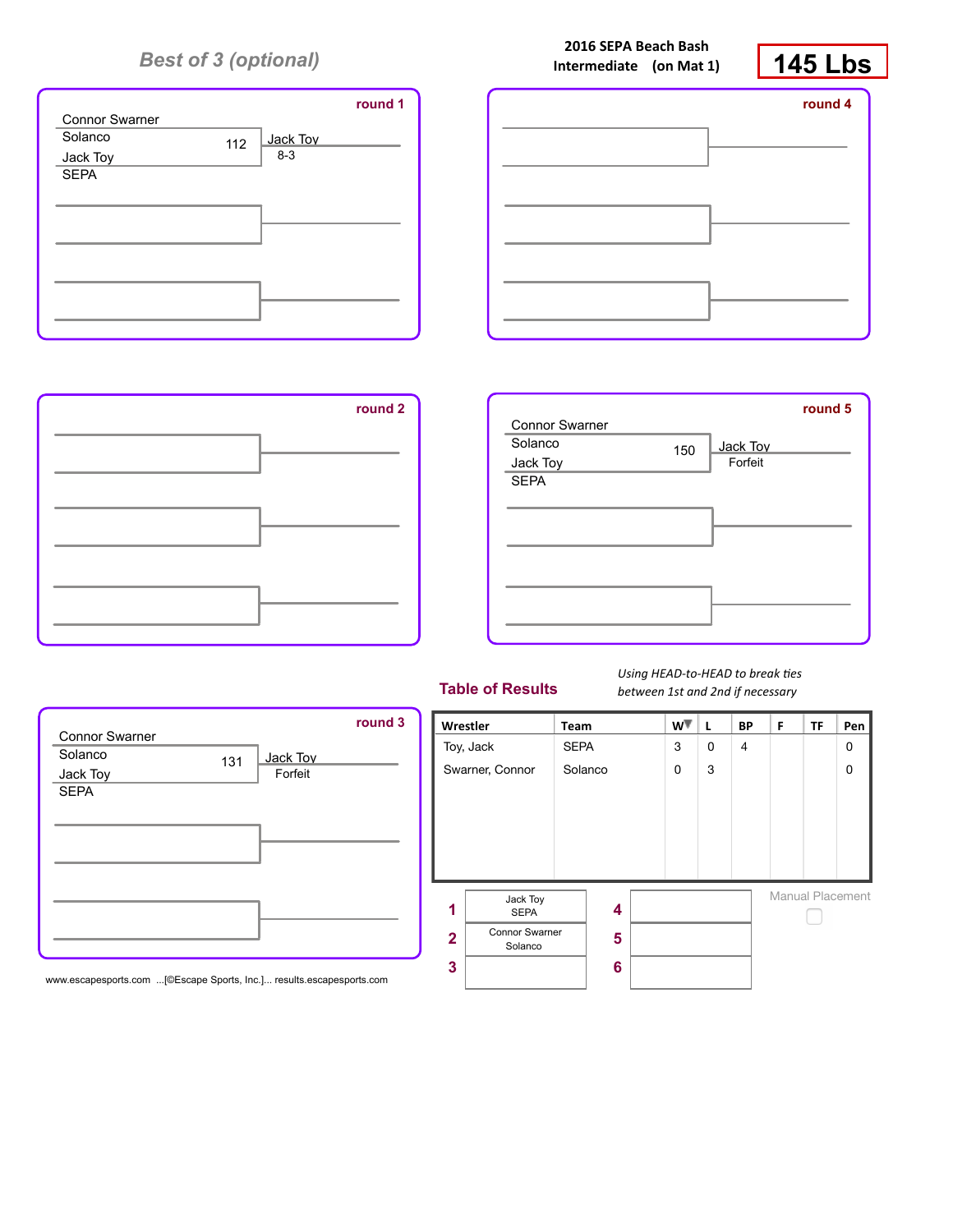|                     |     | round 1             |
|---------------------|-----|---------------------|
| Janny Lopez Jr      |     |                     |
| Randolph            | 205 | <b>Brad Murilla</b> |
| <b>Brad Murilla</b> |     | $9-0$               |
| <b>Belleville</b>   |     |                     |
| Jack Toy            |     |                     |
| <b>SFPA</b>         | 206 | Jack Tov            |
| Quincy Howard       |     | $3-2$               |
| NY                  |     |                     |
| Noah Messer         |     |                     |
| Red Hawk            | 207 | Zachary Martoccio   |
| Zachary Martoccio   |     | $10-2$              |
| <b>SEPA</b>         |     |                     |



224

225

226

## **2016 SEPA Beach Bash High School** (on Mat 2)

# **150 Lbs**

|                      |     | round 4             |
|----------------------|-----|---------------------|
| Janny Lopez Jr       |     |                     |
| Randolph             | 233 | Jack Tov            |
| Jack Toy             |     | $11 - 0$            |
| <b>SFPA</b>          |     |                     |
| <b>Brad Murilla</b>  |     |                     |
| <b>Belleville</b>    | 234 | <b>Brad Murilla</b> |
| Zachary Martoccio    |     | $8-2$               |
| <b>SFPA</b>          |     |                     |
| <b>Quincy Howard</b> |     |                     |
| NY                   | 235 | Noah Messer         |
| Noah Messer          |     | 7-0                 |
| <b>Red Hawk</b>      |     |                     |

|                     |     | round 5             |
|---------------------|-----|---------------------|
| Noah Messer         |     |                     |
| Red Hawk            | 243 | <b>Brad Murilla</b> |
| <b>Brad Murilla</b> |     | $10-5$              |
| <b>Belleville</b>   |     |                     |
| Zachary Martoccio   |     |                     |
| <b>SFPA</b>         | 244 | Zachary Martoccio   |
| Jack Toy            |     | $10 - 0$            |
| <b>SFPA</b>         |     |                     |
| Janny Lopez Jr      |     |                     |
| Randolph            | 245 | No-Contest          |
| Quincy Howard       |     | No contest          |
| NY                  |     |                     |

## **Table of Results**

Using **HEAD-to-HEAD** to break ties *between 1st and 2nd if necessary*

| round 3                    |                | Wrestler                                 | <b>Team</b> |                   |  | w™                         | L              | <b>BP</b>      | F                | <b>TF</b> | Pen |
|----------------------------|----------------|------------------------------------------|-------------|-------------------|--|----------------------------|----------------|----------------|------------------|-----------|-----|
| Brad Murilla               |                | Murilla, Brad                            |             | <b>Belleville</b> |  | 5                          | $\mathbf{0}$   |                |                  |           | 0   |
| $9-2$                      |                | Martoccio, Zachary                       |             | <b>SEPA</b>       |  | 4                          | 1              | 3              |                  |           | 0   |
|                            |                | Messer, Noah                             |             | <b>Red Hawk</b>   |  | 3                          | $\overline{2}$ | $\overline{2}$ |                  |           | 0   |
|                            |                | Toy, Jack                                |             | <b>SEPA</b>       |  | $\overline{2}$             | 3              | 1              |                  |           | 0   |
| Zachary Martoccio<br>$6-0$ | Howard, Quincy |                                          | NY          |                   |  |                            | 4              | 0              |                  |           | 0   |
|                            |                | Lopez Jr, Janny                          |             | Randolph          |  | $\Omega$                   | 5              |                |                  |           | 0   |
| Noah Messer                | 1              | <b>Brad Murilla</b><br><b>Belleville</b> |             | 4                 |  | Jack Toy<br><b>SEPA</b>    |                |                | Manual Placement |           |     |
| $11 - 1$                   | $\overline{2}$ | Zachary Martoccio<br><b>SEPA</b>         |             | 5                 |  | Quincy Howard<br><b>NY</b> |                |                |                  |           |     |
| results.escapesports.com   | 3              | Noah Messer<br>Red Hawk                  |             | 6                 |  | Janny Lopez Jr<br>Randolph |                |                |                  |           |     |

www.escapesports.com ...[©Escape Sports, Inc.]... results.escapesports.com

Jack Toy **SEPA** Brad Murilla Belleville

SEPA

NY

Zachary Martoccio

Quincy Howard

Noah Messer Red Hawk Janny Lopez Jr Randolph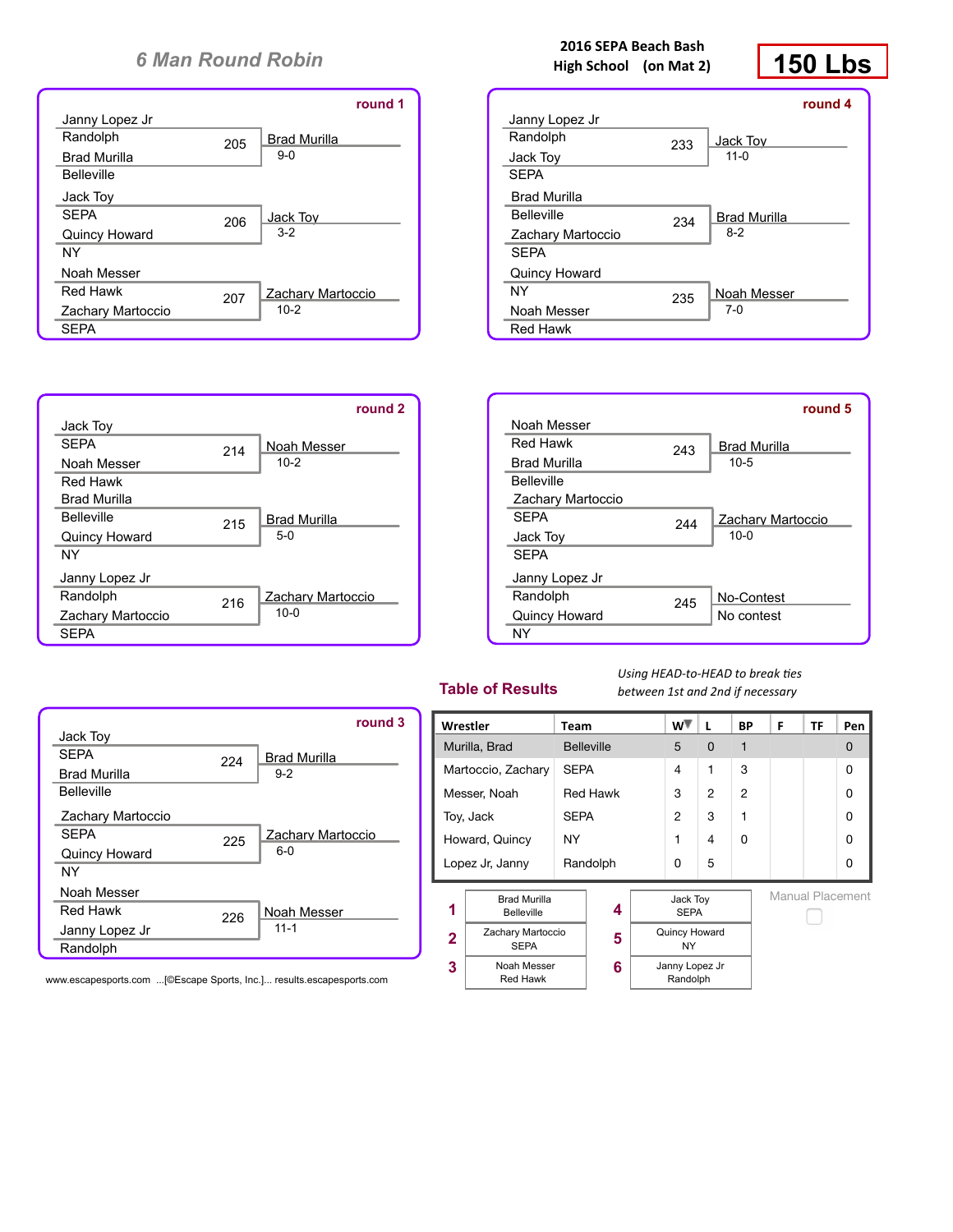|                     |     | round 1          |
|---------------------|-----|------------------|
| Aaron Musher        |     |                  |
| <b>SEPA</b>         | 208 | Aaron Musher     |
| Warren Young        |     | $10 - 6$         |
| <b>PW</b>           |     |                  |
| Derin Stitzer       |     |                  |
| Lyndhurst           | 209 | Derin Stitzer    |
| <b>Gunner Spain</b> |     | $10-1$           |
| <b>SFPA</b>         |     |                  |
| Ryan Visicaro       |     |                  |
| Long Branch         | 210 | Christian Savino |
| Christian Savino    |     | $10-3$           |
| Invictus            |     |                  |



## **2016 SEPA Beach Bash High School** (on Mat 2)

# **165 Lbs**

|                  |     | round 4          |
|------------------|-----|------------------|
| Aaron Musher     |     |                  |
| <b>SFPA</b>      | 236 | Aaron Musher     |
| Derin Stitzer    |     | $8-2$            |
| Lyndhurst        |     |                  |
| Warren Young     |     |                  |
| <b>PW</b>        | 237 | Christian Savino |
| Christian Savino |     | 8-6              |
| Invictus         |     |                  |
| Gunner Spain     |     |                  |
| <b>SEPA</b>      | 238 | Gunner Spain     |
| Ryan Visicaro    |     | Forfeit          |
| Long Branch      |     |                  |



## **Table of Results**

Using HEAD-to-HEAD to break ties *between 1st and 2nd if necessary*



|                  |     | round 3          |
|------------------|-----|------------------|
| Derin Stitzer    |     |                  |
| Lyndhurst        | 227 | Warren Young     |
| Warren Young     |     | $4-2$            |
| <b>PW</b>        |     |                  |
| Christian Savino |     |                  |
| Invictus         | 228 | Christian Savino |
| Gunner Spain     |     | $12 - 4$         |
| <b>SEPA</b>      |     |                  |
| Ryan Visicaro    |     |                  |
| Long Branch      | 229 | Aaron Musher     |
| Aaron Musher     |     | Forfeit          |
| <b>SEPA</b>      |     |                  |
|                  |     |                  |